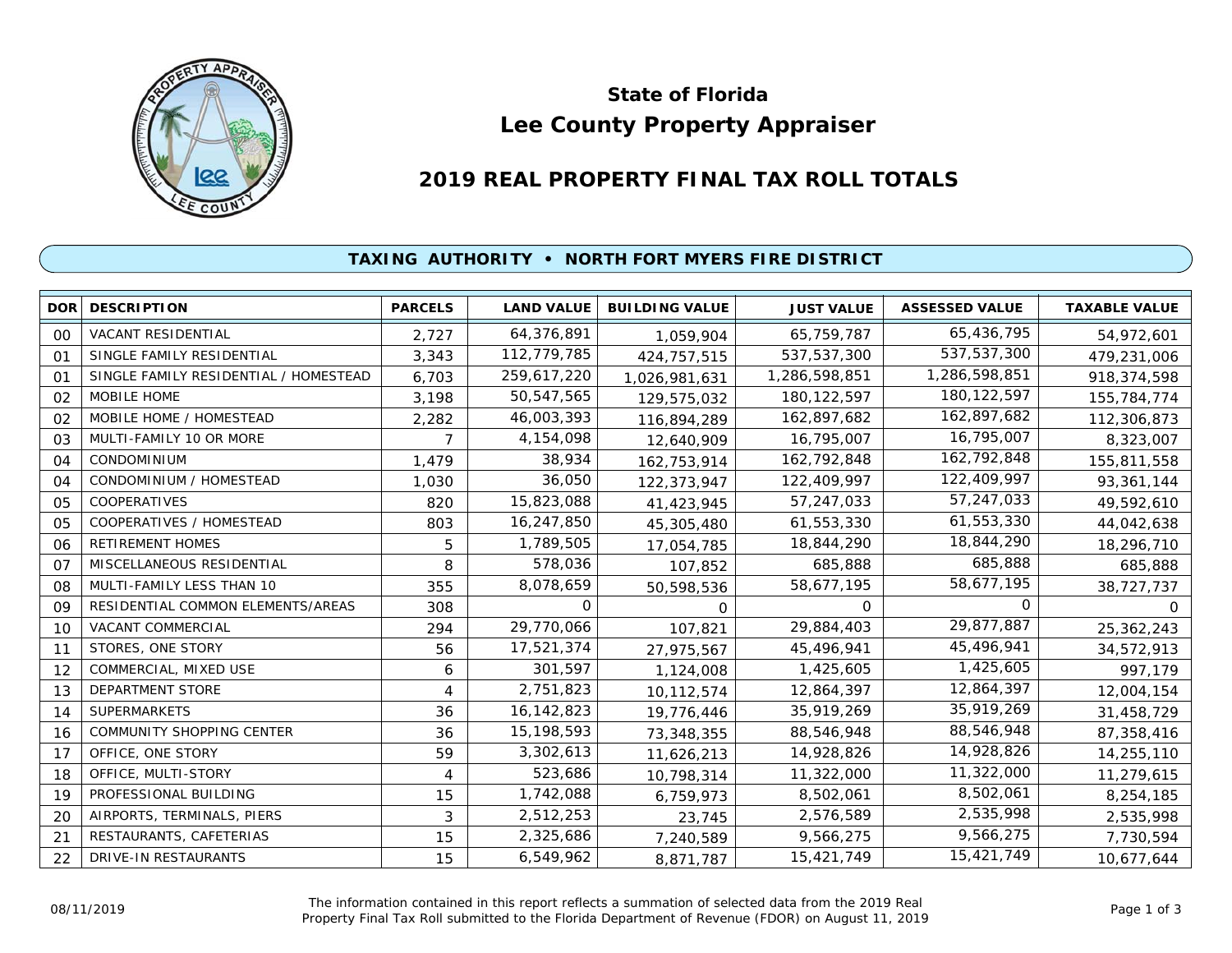### **TAXING AUTHORITY • NORTH FORT MYERS FIRE DISTRICT**

| <b>DOR</b> | <b>DESCRIPTION</b>                    | <b>PARCELS</b> | <b>LAND VALUE</b> | <b>BUILDING VALUE</b> | <b>JUST VALUE</b> | <b>ASSESSED VALUE</b> | <b>TAXABLE VALUE</b> |
|------------|---------------------------------------|----------------|-------------------|-----------------------|-------------------|-----------------------|----------------------|
| 23         | FINANCIAL INSTITUTIONS                | 9              | 2,618,554         | 5,645,390             | 8,263,944         | 8,263,944             | 8,181,414            |
| 24         | INSURANCE COMPANY OFFICES             | $\mathbf{1}$   | $\mathbf{O}$      | 125,851               | 125,851           | 125,851               | 125,851              |
| 25         | REPAIR SERVICE SHOPS                  | $\overline{7}$ | 503,554           | 1,784,115             | 2,287,669         | 2,287,669             | 2,111,924            |
| 26         | <b>SERVICE STATIONS</b>               | $\overline{4}$ | 601,245           | 880,083               | 1,481,328         | 1,481,328             | 1,357,520            |
| 27         | AUTO SALES, REPAIR, ETC               | 55             | 4,785,962         | 6,431,691             | 11,217,653        | 11,217,653            | 11,020,310           |
| 28         | PARKING LOTS, MH PARKS, ETC           | 52             | 180,766,987       | 68,098,353            | 248,867,391       | 248,865,340           | 248,793,156          |
| 30         | <b>FLORISTS, GREENHOUSES</b>          | $\mathbf{1}$   | 87,301            | 21,089                | 108,390           | 108,390               | 102,141              |
| 31         | DRIVE-IN THEATER, OPEN STADIUM        | $\mathbf{1}$   | 1,125,610         | 345,599               | 1,471,209         | 1,471,209             | 966,720              |
| 32         | ENCLOSED THEATER/AUDITORIUM           | $\mathbf{1}$   | 699,855           | 2,683,459             | 3,383,314         | 3,383,314             | 3,383,314            |
| 34         | BOWLING ALLEYS, RINKS, ARENAS         | $\mathbf{1}$   | 132,602           | 731,277               | 863,879           | 863,879               | 863,879              |
| 35         | TOURIST ATTRACTIONS                   | $\mathbf{1}$   | 684,864           | 1,679,312             | 2,364,176         | 2,364,176             | 2,364,176            |
| 38         | GOLF COURSE, DRIVING RANGE            | 10             | 3,576,767         | 1,225,104             | 4,801,871         | 4,801,871             | 4,801,871            |
| 39         | <b>HOTELS, MOTELS</b>                 | 17             | 3,901,934         | 14,839,154            | 18,741,088        | 18,741,088            | 12,421,646           |
| 40         | VACANT INDUSTRIAL                     | 12             | 1,537,297         | $\Omega$              | 1,537,297         | 1,537,297             | 1,361,725            |
| 41         | LIGHT MANUFACTURING                   | 9              | 225,025           | 3,836,197             | 4,061,222         | 4,061,222             | 4,047,468            |
| 43         | LUMBER YARDS, SAWMILLS                | $\mathbf{1}$   | 663,705           | 3,121,353             | 3,785,058         | 3,785,058             | 3,785,058            |
| 47         | MINERAL PROCESSING                    | $\overline{2}$ | 296,149           | 740,368               | 1,036,517         | 1,036,517             | 895,817              |
| 48         | WAREHOUSING, DISTRIBUTION TERMINALS   | 106            | 10,515,489        | 49,727,018            | 60,242,507        | 60,242,507            | 54,940,383           |
| 49         | OPEN STORAGE                          | 4              | 520,819           | 512,104               | 1,032,923         | 1,032,923             | 1,032,923            |
| 53         | CROPLAND CLASS III                    | 4              | 93,266            | 430,224               | 786,535           | 523,490               | 217,413              |
| 54         | TIMBERLAND INDEX 90+                  | 3              | 30,936            | $\Omega$              | 371,498           | 30,936                | 30,936               |
| 60         | <b>GRAZING LAND CLASS I</b>           | 25             | 350,828           | 362,977               | 8,613,707         | 713,805               | 694,247              |
| 61         | <b>GRAZING LAND CLASS II</b>          | 31             | 556,825           | 1,609,314             | 10,518,294        | 2,166,139             | 1,524,207            |
| 62         | <b>GRAZING LAND CLASS III</b>         | 4              | 43,954            | $\mathbf 0$           | 2,497,940         | 43,954                | 43,954               |
| 63         | <b>GRAZING LAND CLASS IV</b>          | $\overline{2}$ | 6,213             | $\mathsf{O}$          | 376,904           | 6,213                 | 6,213                |
| 64         | <b>GRAZING LAND CLASS V</b>           | 4              | 11,585            | $\Omega$              | 796,810           | 11,585                | 11,585               |
| 66         | ORCHARD GROVES, CITRUS, ETC           | 2              | 100,273           | 424,713               | 594,221           | 524,986               | 261,759              |
| 67         | POULTRY, BEES, TROPICAL FISH, RABBITS | 11             | 603,821           | 697,345               | 1,890,209         | 1,301,166             | 996,309              |
| 68         | DAIRIES, FEED LOTS                    | 11             | 311,048           | 1,350,837             | 2,376,973         | 1,661,885             | 1,112,280            |
| 69         | ORNAMENTALS, MISCELLANEOUS AG         | 3              | 58,752            | 708,967               | 1,001,138         | 767,719               | 349,649              |
| 70         | VACANT INSTITUTIONAL                  | 33             | 633,714           | 13,551                | 647,265           | 647,265               | 24,015               |
| 71         | CHURCHES, TEMPLES                     | 50             | 7,962,543         | 34,459,994            | 42,422,537        | 42,422,537            | 27,524               |
| 74         | HOMES FOR THE AGED                    | $\overline{4}$ | 325,977           | 4,451,184             | 4,777,161         | 4,777,161             | $\Omega$             |
| 75         | ORPHANAGES, NON-PROFIT SERVICE        | 19             | 1,799,719         | 7,993,359             | 9,793,078         | 9,793,078             | 1,596,311            |
| 76         | MORTUARY, CEMETERY, CREMATORIUM       | $\mathbf{1}$   | 100               | $\mathbf 0$           | 100               | 100                   | 0                    |